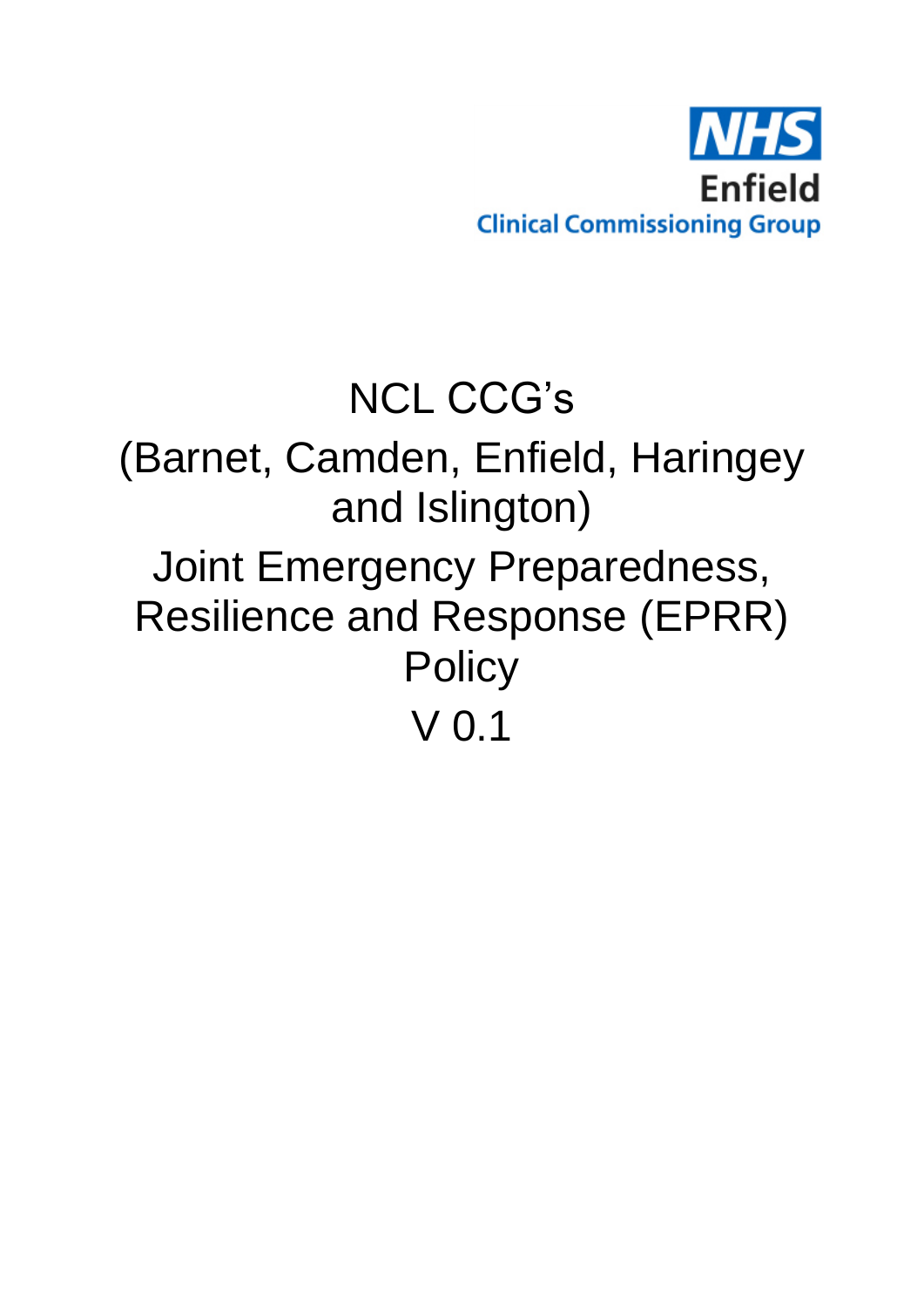# **Document Control**

| <b>Review and Amendment History</b> |      |                                                |  |
|-------------------------------------|------|------------------------------------------------|--|
| Version                             | Date | <b>Amendment History</b>                       |  |
| 0.1                                 |      | Combined CCG's EPRR Policy for all 5 NCL CCG's |  |

| <b>Approval</b> |           |                                                  |          |         |
|-----------------|-----------|--------------------------------------------------|----------|---------|
| Name            | Signature | Title                                            | Date     | Version |
| Deborah McBeal  |           | Deputy<br>COO/Director of<br><b>Primary Care</b> | 09.10.18 |         |

| <b>Related Documents and Policies</b> |                                                |         |  |
|---------------------------------------|------------------------------------------------|---------|--|
| Date Published                        | Title                                          | Version |  |
| 2015 11 10                            | <b>NHSE EPRR Framework</b>                     |         |  |
|                                       | <b>NCL CCG's Pandemic Flu Plans</b>            |         |  |
|                                       | <b>NCL business continuity Plans (various)</b> | 3       |  |
|                                       |                                                |         |  |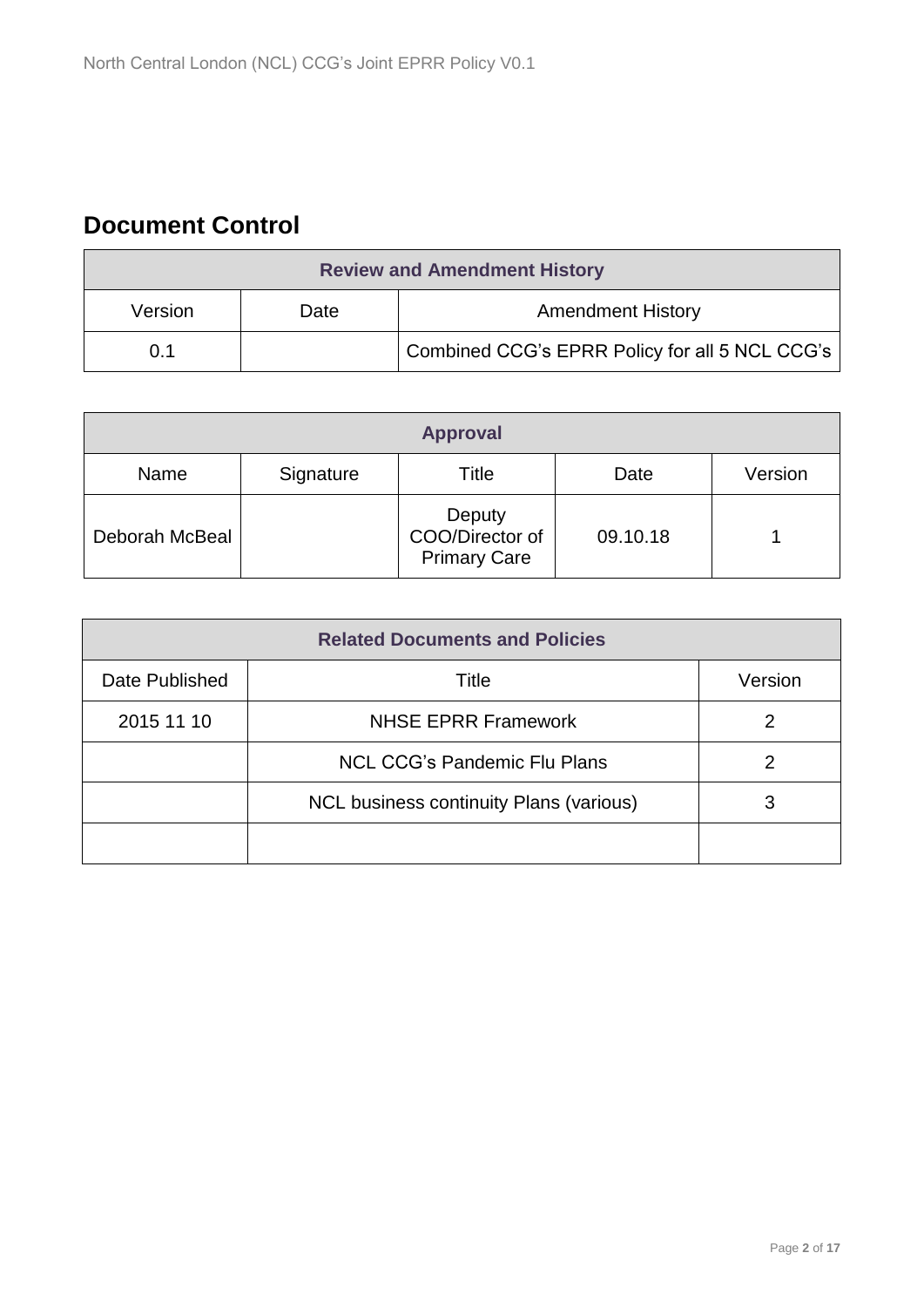# **Contents**

| 1.                                                           |  |  |  |
|--------------------------------------------------------------|--|--|--|
| 2.                                                           |  |  |  |
|                                                              |  |  |  |
|                                                              |  |  |  |
| 3.                                                           |  |  |  |
| 4.                                                           |  |  |  |
| 5.                                                           |  |  |  |
|                                                              |  |  |  |
|                                                              |  |  |  |
|                                                              |  |  |  |
|                                                              |  |  |  |
| 6.                                                           |  |  |  |
| 7.                                                           |  |  |  |
| 8.                                                           |  |  |  |
| 9.                                                           |  |  |  |
| 10.                                                          |  |  |  |
| 11.                                                          |  |  |  |
| 12.                                                          |  |  |  |
| Appendix 1 CCG EPRR Roles and Responsibilities 13            |  |  |  |
|                                                              |  |  |  |
| Appendix 3 The Emergency Planning Liaison Officer (EPLO)  15 |  |  |  |
|                                                              |  |  |  |
| Appendix 5 NCL CCG's Annual Exercise Programme  17           |  |  |  |

## **Statement of Intent**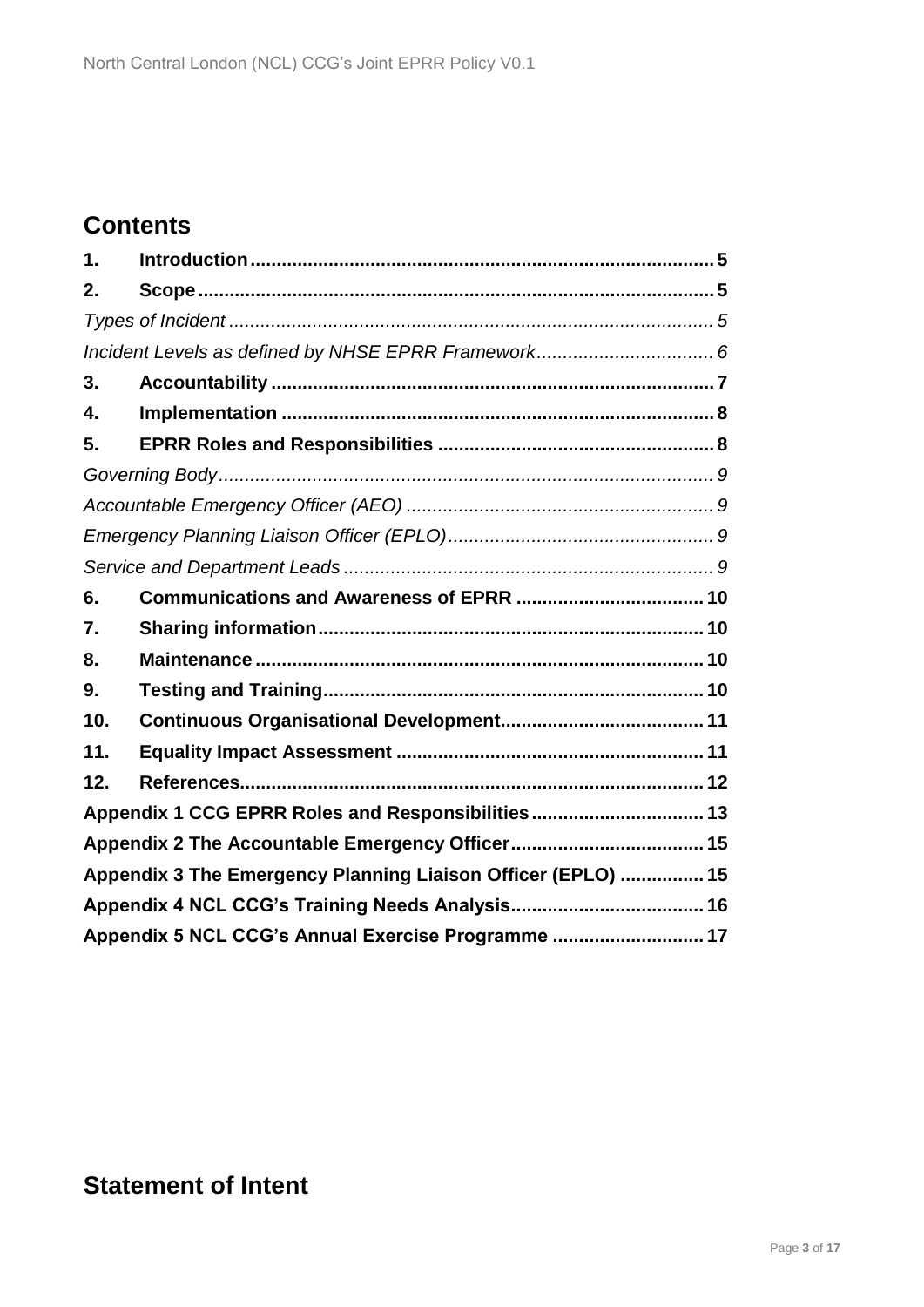North Central London (NCL) CCG's are required to fulfil their obligations under the Health and Social Care Act (2012), Civil Contingencies Act (2004) and the NHS England (NHSE) Emergency Preparedness Response and Resilience Framework (EPRR) (2015) in respect to the response to Critical, Major and business continuity incidents and disruptions.

The Clinical Commissioning Groups (CCG's) must be able to maintain their own services in the event of a disruption to their normal working environment and must be able to participate as a responder to emergency incidents that affect the local population and health economy.

NHS organisations and providers of NHS funded care must:

- I. Nominate a director level Accountable Emergency Officer (AEO) who will be responsible for EPRR; and
- II. Contribute to area planning for EPRR through local health resilience partnerships (LHRPs) and other relevant groups.

NHS organisations and providers of NHS funded care must:

- Have suitable, proportionate and up to date plans which set out how they plan for, respond to and recover from emergency and business continuity incidents as identified in national and community risk registers;
- Exercise these plans through:
	- $\triangleright$  A communications exercise every six months;
	- $\triangleright$  A desktop exercise once a year; and
	- $\triangleright$  A major live exercise every three years;
- Have appropriately trained, competent staff and suitable facilities available round the clock to effectively manage an emergency and business continuity incident; and
- Share their resources as required to respond to an emergency or business continuity incident.

NHS organisations and providers of NHS funded care must have suitable, proportionate and up to date plans which set out how they will maintain prioritised activities when faced with disruption from identified local risks; for example, severe weather, IT failure, an infectious disease, a fuel shortage or industrial action.

All business continuity response planning is aligned to the current nationally recognised ISO 22301 business continuity standards.

NCL CCG's recognises the importance of having the appropriate arrangements in place to enable it to discharge the duties listed above.

This EPRR Policy covers the following five CCG organisations;

- Barnet CCG
- Camden CCG
- Enfield CCG
- HaringeyCCG
- Islington CCC

For the benefits of this EPRR Policy, they will be referred to collectively as the CCG's.|

Warry

John Wardell, Accountable Emergency Officer (AEO) and Chief Operating Officer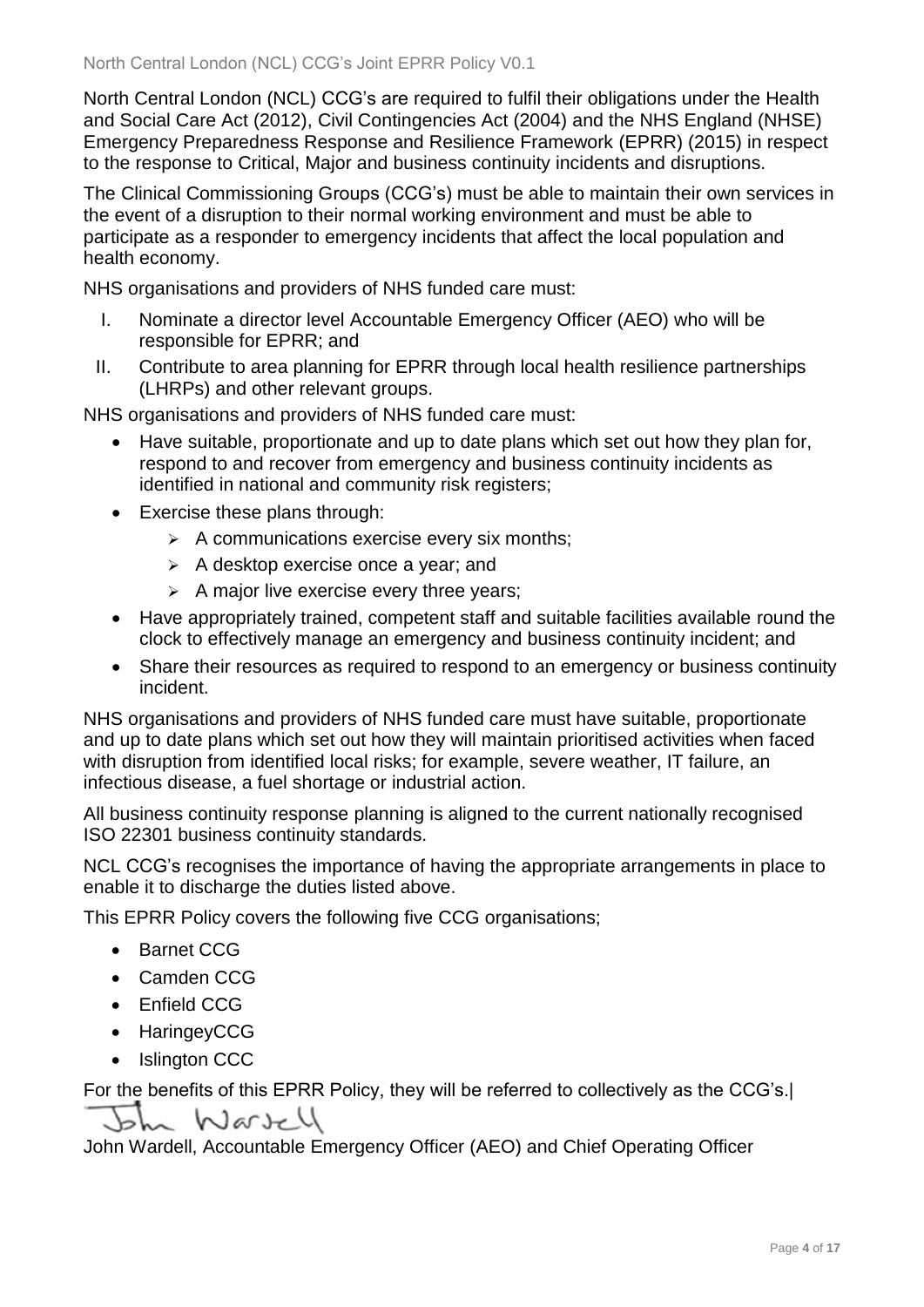## <span id="page-4-0"></span>**1. Introduction**

NHSE requires CCGs to have prepared and tested arrangements to respond to emergency and business continuity incidents. This policy outlines the requirements to which the NCL CCG's must adhere and how these will be delivered.

This policy applies to all aspects of the NCL CCG's operations and services.

All five NCL CCG's share some services, staff and premises. However, as per the EPRR framework (2015) it is required to retain individual EPRR Policies, Plans and Procedures. Where appropriate these documents will align across both organisations to ensure a consistent approach to EPRR.

The process of EPRR is by the whole organisation and is driven by the Governing Body through the CCG's Accountable Emergency Officer (AEO).

The CCG has identified a non-executive board member to support the AEO in discharging their EPRR role. Enfield CCG has identified John Wardell, Chief Operating Officer to undertake this role

The goal of the EPRR policy is to ensure that NCL CCG's can support the local health The economy in the response to an emergency incident whilst maintaining high levels of service for the local population.

This Policy will be reviewed annually or in line with any changes to organisational structure, scope and/or responsibilities of either the combined or individual CCG(s)

This Policy will be signed off in line with the CCG's internal governance requirements. The AEO will ensure that the document is shared with appropriate internal staff and governance groups.

## <span id="page-4-1"></span>**2. Scope**

The scope of the arrangements for the response to emergency incidents covers NCL CCG's response to all levels of incident as described by NHS England – See figure 1.

The CCG's will be responsible for the coordination of Level 1 and 2 incidents within its area of operations. The CCG's will provide support to NHS England in its response to Level 3 and 4 incidents via the NCL Director on Call system

## <span id="page-4-2"></span>**3. Types of Incident**

The NHSE EPRR Framework defines three types of incidents.

A Critical Incident is any localised incident where the level of disruption results in the organisation temporarily or permanently losing its ability to deliver critical services, patients may have been harmed or the environment is not safe requiring special measures and support from other agencies, to restore normal operating functions.

A Major Incident is any occurrence that presents serious threat to the health of the community or causes such numbers or types of casualties, as to require special arrangements to be implemented.

A business continuity Incident (could happen at all incident levels) has a significant impact and duration, disrupts the delivery of an organisations key services and functions, and could have a substantial negative impact on the organisation.

A business continuity Incident should be declared when there is confirmed or potential disruption to an identified critical business activity or a CCG core function or service beyond its established maximum period of tolerable disruption as identified by the CCGs as part of a corporate business impact analysis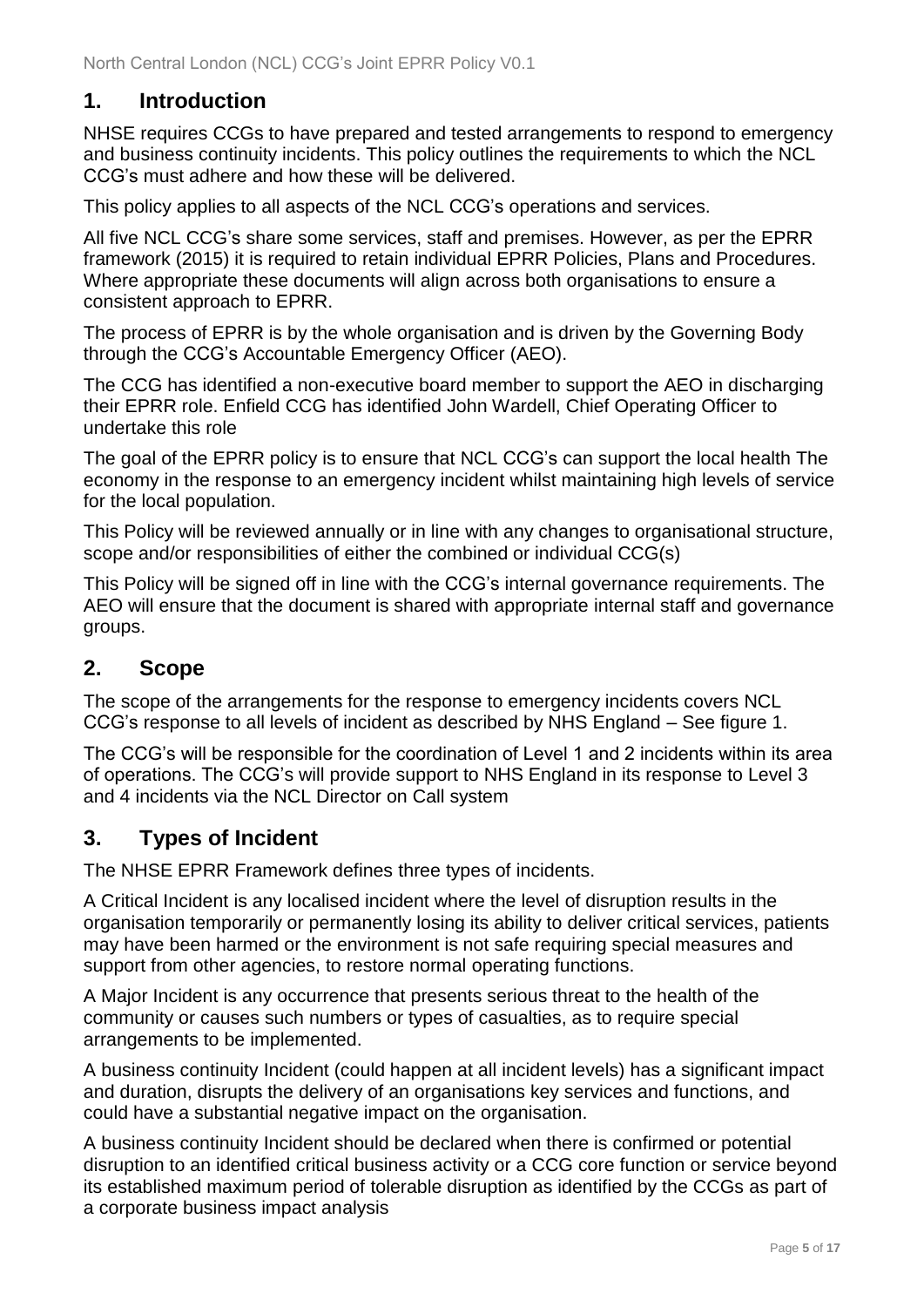#### <span id="page-5-0"></span>**Incident Levels as defined by NHSE EPRR Framework**

| <b>Incident Levels</b>                                                                       |                                                                                                                                                                                                                                                        |
|----------------------------------------------------------------------------------------------|--------------------------------------------------------------------------------------------------------------------------------------------------------------------------------------------------------------------------------------------------------|
| Level 1<br>(Business<br>Continuity<br>Incident)                                              | An incident that can be responded to and managed by a local health<br>provider organisation within their respective business as usual<br>capabilities and business continuity plans in liaison with local<br>commissioners.                            |
| Level 2<br><b>(Business</b><br><b>Continuity</b><br>Incident or<br><b>Critical incident)</b> | An incident that requires the response of a number of health<br>providers within a defined health economy and will require NHS<br>coordination by the local commissioner(s) in liaison with the NHS<br><b>England local office.</b>                    |
| Level 3<br>(Critical incident<br>or Major Incident)                                          | An incident that requires the response of a number of health<br>organisations across geographical areas within a NHS England<br>region. NHS England to coordinate the NHS response in<br>collaboration with local commissioners at the tactical level. |
| Level 4<br>(Major Incident)                                                                  | An incident that requires NHS England National Command and<br>Control to support the NHS response. NHS England to coordinate<br>the NHS response in collaboration with local commissioners at the<br>tactical level.                                   |

#### **Incident Responsibilities by Level**

#### **Incident Level 1 - The CCG's - Green**

The response will be managed by:

- In hours: AEO or nominated deputy
- Out of hours: The NCL DoC on call out of hours

If required the incident director responding to the incident may convene an Incident Management Team (IMT) with relevant expertise from within the CCG and externally (as necessary) to respond to the incident.

#### **Incident Level 2/3 – NHSE (London) – Yellow / Amber**

The NHSE (London) on-call director may convene an incident management team with relevant expertise from within and external to the NHSE (London) to direct and coordinate the management of the major incident.

The Team will take executive decisions in the light of best available information and obtain input from all relevant sources of expertise and agencies and convene quickly.

An NHSE (London) Incident Co-coordinating Centre (LICC) may be set up at The LICC Standard Operating Procedure (LICC-SOP) covers both locations and contains appropriate Action Cards for all members of the IRT and other Senior NHS England (London) personnel who will play a role in the response.

The primary functions of the LICC are to:

- Ensure NHS Gold's strategy is communicated to all partners
- Coordinate the response of the NHS in London
- Act as the focal point for all NHS communications
- Manage the flow of information
- Create and verify intelligence to assist the strategic decision making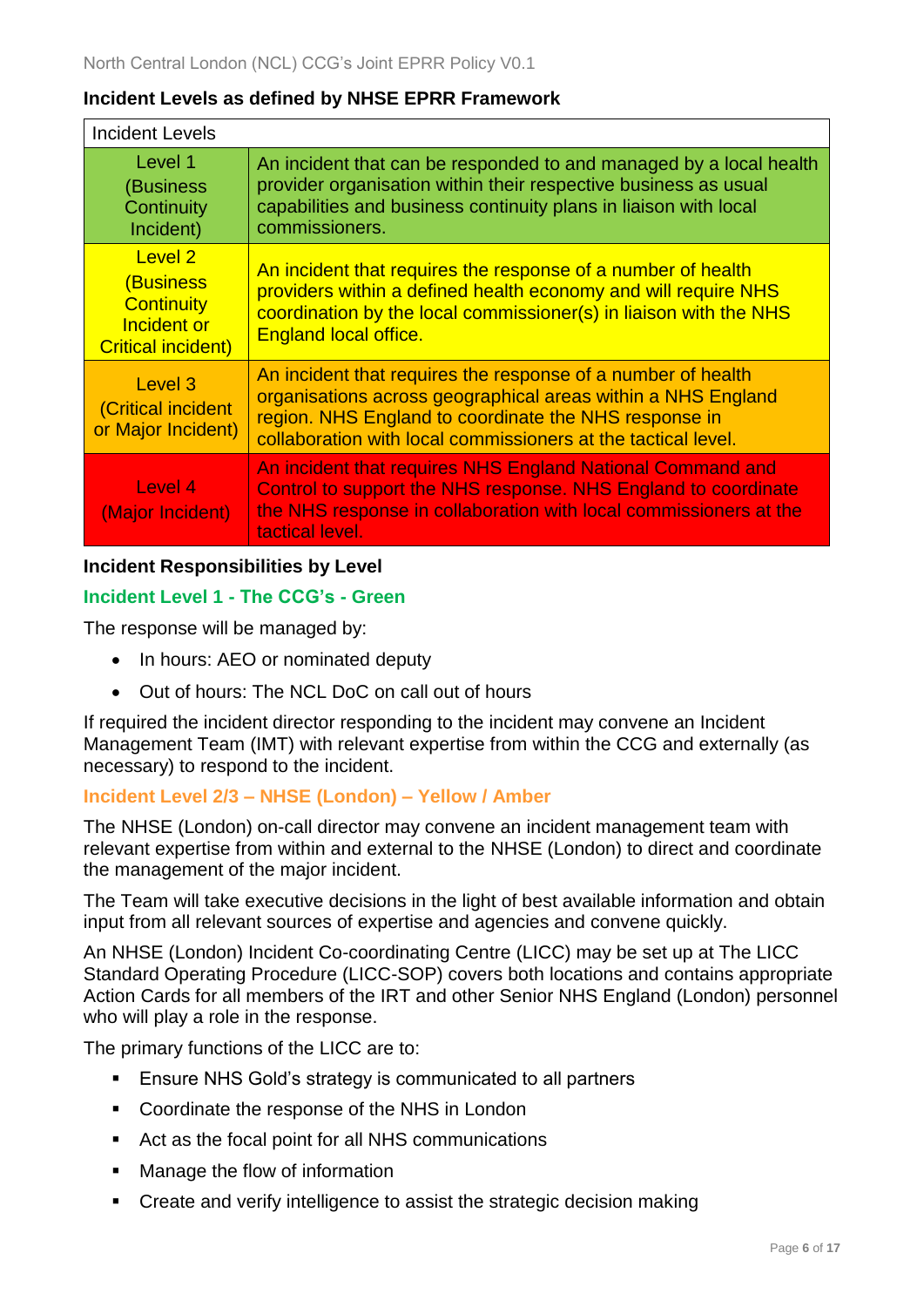#### **Incident Level 4 – NHSE (National) - Red**

The NHS England (National) Office will maintain an overview of any large-scale major incident(s) and if necessary take command of the NHS in England. Their primary role is to set the national strategy for the response and provide the link to the Department of Health and hence to the Cabinet Office Briefing Room (COBR). They will also maintain links with the national office of Public Health England and other NHS England Regions as required.

Unlike the rest of the country NHS England (London) operates on a Regional basis and therefore will provide the national team with pan-London situation reports (SitReps) and the region wide Commonly Recognised Information Picture (CRIP). It will also enact at the regional level the national strategy and policy pertaining to the management of the incident. Additionally NHS England (London) will refer to the national tier any decisions in respect of strategic issues such as the request for support from the Military or release of additional funds, which cannot be resolved at the regional level.

#### **4. Business Continuity Incidents**

The scope of the arrangements for the response to business continuity incidents is limited to the activities of NCL CCG's. Any staff directly employed by, or contracted to work for the CCG's are covered by the CCG's business continuity plans.

These plans do not cover activities related to provider's premises, processes, staff or systems where they are not related to a core contractual term with the CCG's.

The CCG's are also responsible for ensuring that contracts with provider organisations contain relevant emergency preparedness, resilience (including business continuity) and response elements.

In this respect, the scope of this policy includes the arrangements directly commissioned by the CCG's or where the CCG's is the lead commissioner of a service provider.

#### <span id="page-6-0"></span>**5. Accountability**

The person with senior level responsibility for the delivery of CCG's EPRR arrangements is the Accountable Emergency Officer (AEO).

The AEO for Enfield CCG is John Wardell

The AEO will report no less than annually to the CCG's Governing Body on the progress against EPRR assurance framework and the response to incidents and disruptions when they occur.

NCL CCG's uses the NEL Operational Resilience and Surge Management service to deliver, maintain and facilitate its surge management and Director on call system. The NEL Operational Resilience and Surge Management service maintain the NCL London Director on Call (DoC) system. The DoC directly support NHS England in response to Level 3 and 4 incidents

The AEO, Emergency Planning Liaison Officers (EPLO) and designated service and business leads in each CCG directorate are responsible for delivering the information required for the directorate's EPRR arrangements.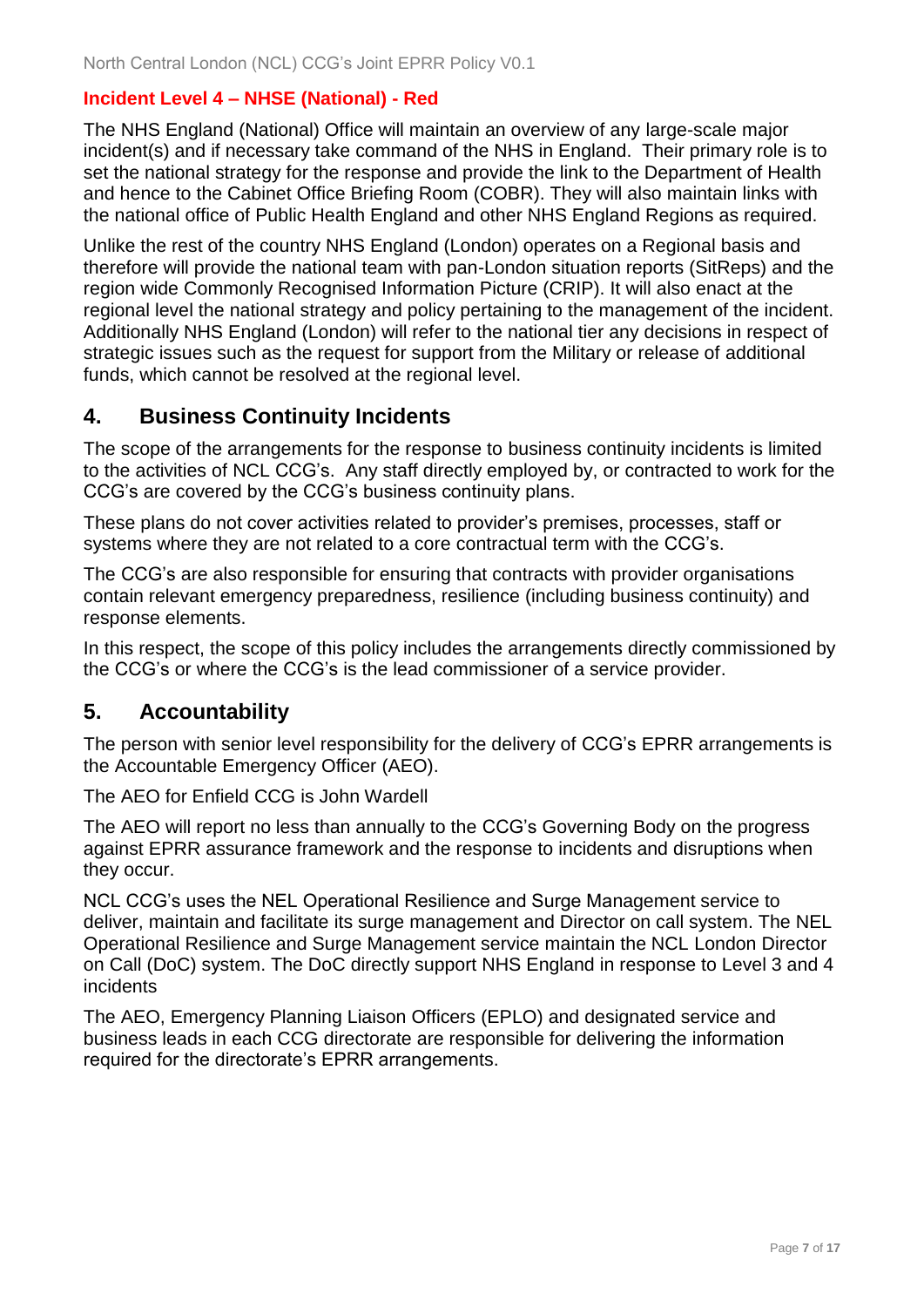## <span id="page-7-0"></span>**6. Implementation**

The CCG's will maintain appropriate plans and procedures documenting their response to emergency and business continuity incidents.

This includes:

- NCL Joint EPRR policy
- NCL Director on Call (DoC) Pack
- NCL CCG business continuity Plan
- business continuity and EPRR risk register
- Pandemic Flu Plan

The NCL CCG's DoC Pack will enable the CCG to respond to and coordinate local provider response to Critical, business continuity and Major Incidents at all EPRR Incident Levels.

It will also enable the CCG to support NHS England to discharge its EPRR responsibilities for Level 3 and 4 major incidents.

Level 1 incidents will predominantly necessitate the management of pressures within provider organisations.

The CCGs maintain a corporate business continuity plan to enable them to respond to business disruptions. These plans are scalable, enabling an individual directorate to manage low-level disruptions whilst also providing a framework for the CCG to manage disruptions that affect the whole organisation.

Business continuity Plans are developed with regard to best practice both within the NHS and from industry standards. This will include ISO 22301 Business Continuity Management standard.

All CCG EPRR Policies, Plans and Procedures are reviewed annually in line with national EPRR guidance, or upon invocation, or when significant changes occur which effect the organisation and its delivery or services.

## <span id="page-7-1"></span>**7. EPRR Roles and Responsibilities**

The CCG's should ensure contracts with provider organisations contain relevant emergency preparedness, resilience (including business continuity and where applicable cyber security and Disaster Recovery) and response elements. This assurance should be undertaken during the procurement of services.

The CCG's will Support NHSE in discharging its EPRR functions and duties locally and provide a route of escalation for the LHRP should a provider fail to maintain necessary EPRR capacity and capability.

The Civil Contingencies Act divides response agencies into 2 categories;

- Cat 1 Category One responders are known as core responders and they include the usual "blue-light" emergency services in addition to other services such as local authorities and acute trusts
- Cat Two responders Category Two responders are key co-operating responders that act in support of the Category One responders

CCG's are identified as Cat two responders and as such must fulfil the responsibilities as a Category two responder under the CCA including;

Maintaining business continuity plans for their own organisation;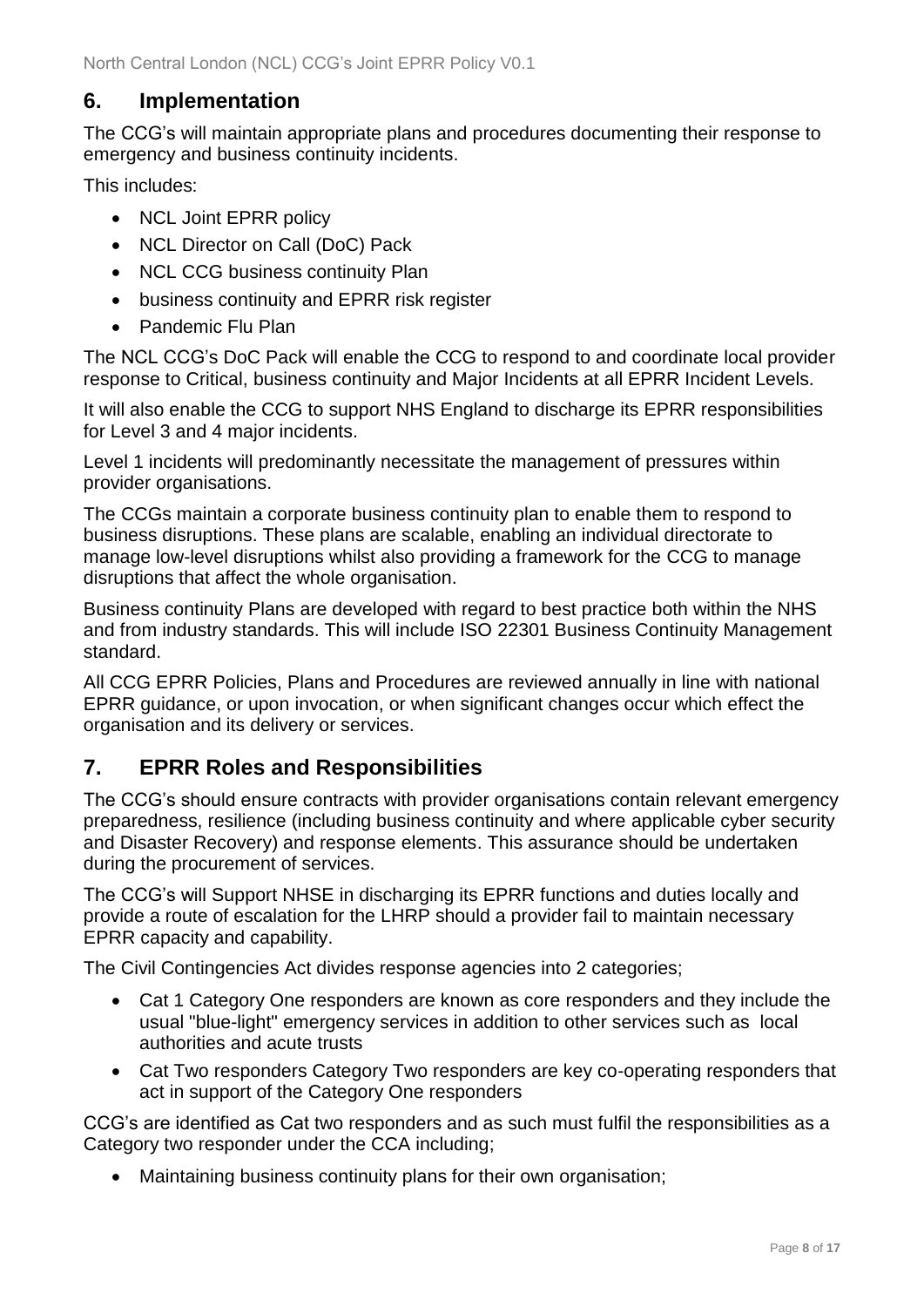- Be represented by the AEO with their Emergency Planning Liaison Officer (EPLO) at the LHRP
- Seek assurance provider organisations are delivering their contractual obligation.

A full list of the roles and responsibilities of a CCG as listed in the NHSE EPRR Framework can be found in appendix 1.

#### <span id="page-8-0"></span>**Governing Body**

The Governing Body will act to monitor the overall strategic direction of the EPRR programme across the CCG's and ensure that the EPRR programme is enforced and resourced appropriately.

#### <span id="page-8-1"></span>**Accountable Emergency Officer (AEO)**

In the event of a serious or widespread disruption to the activities of the CCG's, it may be necessary to invoke the business continuity Plan. In this case, the AEO or named deputy will need to lead the response or delegate incident management coordination to named officers.

The AEOs will also;

- Undertake leadership and sponsorship of the EPRR programme with the support of the Governing Body.
- Act as a point of tactical leadership in support of the Emergency Planning Liaison Officers (EPLOs).
- Manage, monitor and report on the progress of the EPRR programme as required.
- Ensure that where appropriate, sections of EPRR Plans and Policy are published and accessible to the public.

More detailed responsibilities are set out in Appendix 2

#### <span id="page-8-2"></span>**Emergency Planning Liaison Officer (EPLO)**

The EPLO will support the AEO to ensures that the CCG meets its statutory obligations under the CCA and complies with all relevant EPRR guidance for the NHS.

The EPLO will develop and deliver the CCG's emergency preparedness and resilience function and lead locally on the development and implementation of EPRR and business continuity Plans.

The EPLO will ensure there is appropriate CCG representation at local health resilience partnerships (LHRPs) and the local Islington Borough Resilience Forum (BRF) and where required will co-ordinate local EPRR training exercises for the organisation and with resilience partners.

More detailed responsibilities are set out in Appendix 3

#### <span id="page-8-3"></span>**Service and Department Leads**

Service and department leads will ensure that where necessary, relevant department level plans, business impact analyses and training requirements are completed and maintained

They will Support the management team in the response to emergency and business continuity incidents and ensure where required that staff attend training and complete follow up actions relevant to their role.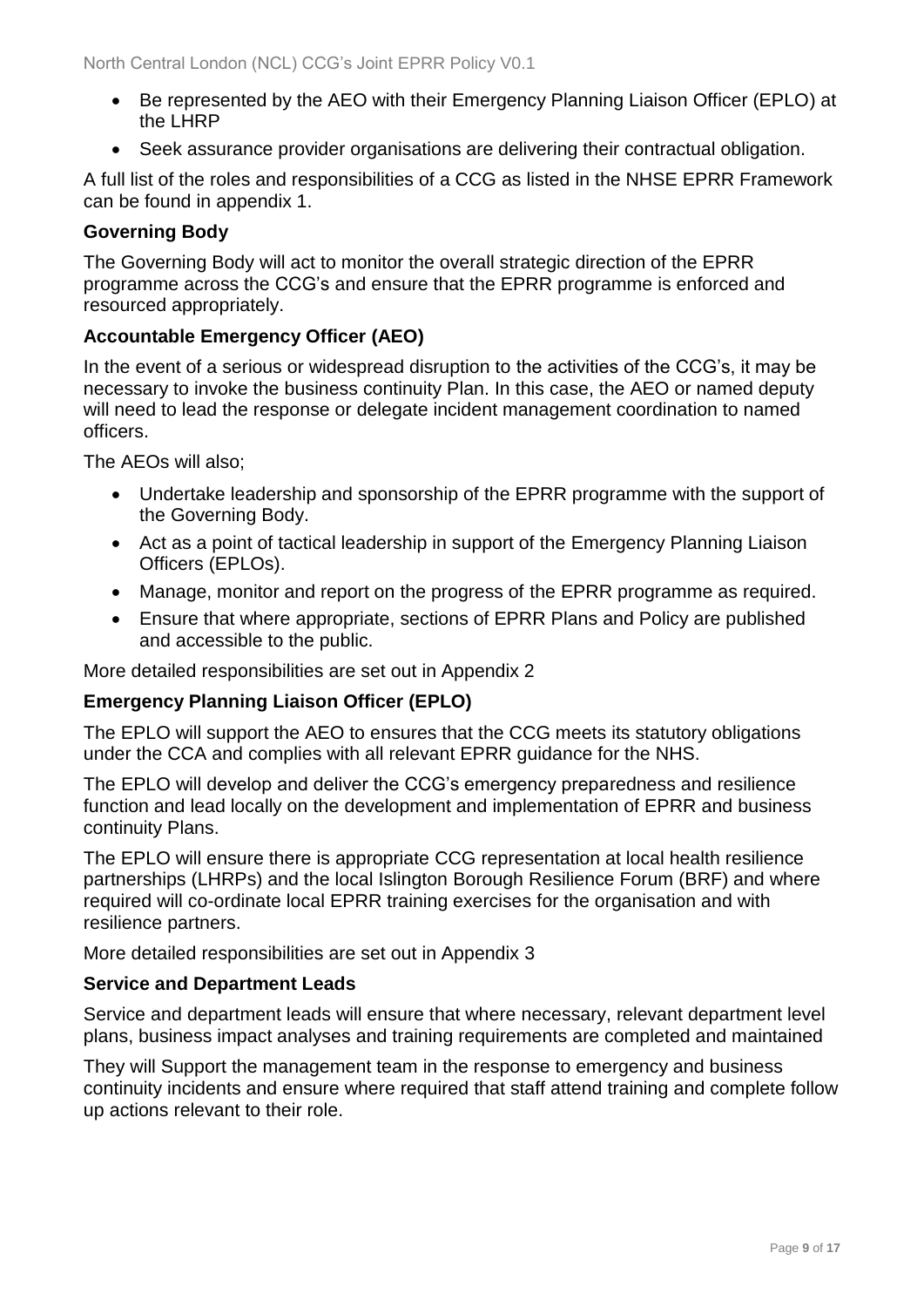## <span id="page-9-0"></span>**8. Communications and Awareness of EPRR**

The EPRR Policy, supporting plans and other associated documents will be placed in an appropriate place on the Enfield CCG's intranet site and will actively be promoted to both new starters as part of the induction process and existing staff.

## <span id="page-9-1"></span>**9. Sharing information**

The CCG's will ensure that they share relevant information with partner organisation in a timely and efficient manner during incidents as per the responsibilities under the Civil Contingencies Act (2004).

In line with data protection legation the information shared will always be the minimum required for the specific purpose of the request.

The CCG's may need to share information both internally within the NHS (to provider organisations or NHS England) and externally to responding organisations at the Borough Resilience Forum level.

The sharing of information will follow the principles set out in the HM Government Data Protection and Sharing – Guidance for Emergency Planners and Responders (2007) and the Caldicott Principles.

- Is it unfair to the individual to disclose their information?
- What expectations would they have in the emergency at hand?
- Am I acting for their benefit and is it in the public interest to share this information?

#### <span id="page-9-2"></span>**10. Maintenance**

The AEO has responsibility for ensuring that this EPRR Policy and associated plans and procedures are maintained in line with the standard NCL CCG's process for document control and version management.

The EPRR Policy and associated plans will be reviewed at least annually or in the event of any changes to:

- Their invocation and subsequent debriefing following an incident
- Business objectives, processes and organisational function
- Organisational structures and staff
- Key suppliers or contractual arrangements
- If an updated risk assessment highlights a new or changed vulnerability

The Policy, plans and procedures will also be reviewed following the response to a real incident or exercise. Where changes are made these will be communicated with all relevant staff and partner organisations and where necessary, updated documents will be circulated.

## <span id="page-9-3"></span>**11. Testing and Training**

The AEO is responsible for identifying appropriate levels of training and awareness sessions for relevant CCG staff who will be involved with a response to an emergency or business continuity incident.

The minimum training and exercising needs required to support the EPRR programme are listed in Appendix 4

The CCG DoC's must undertake training that meets the relevant NHS England competencies. The CCG's will maintain a training plan that is based on a training needs analysis to focus the training delivered within the organisation.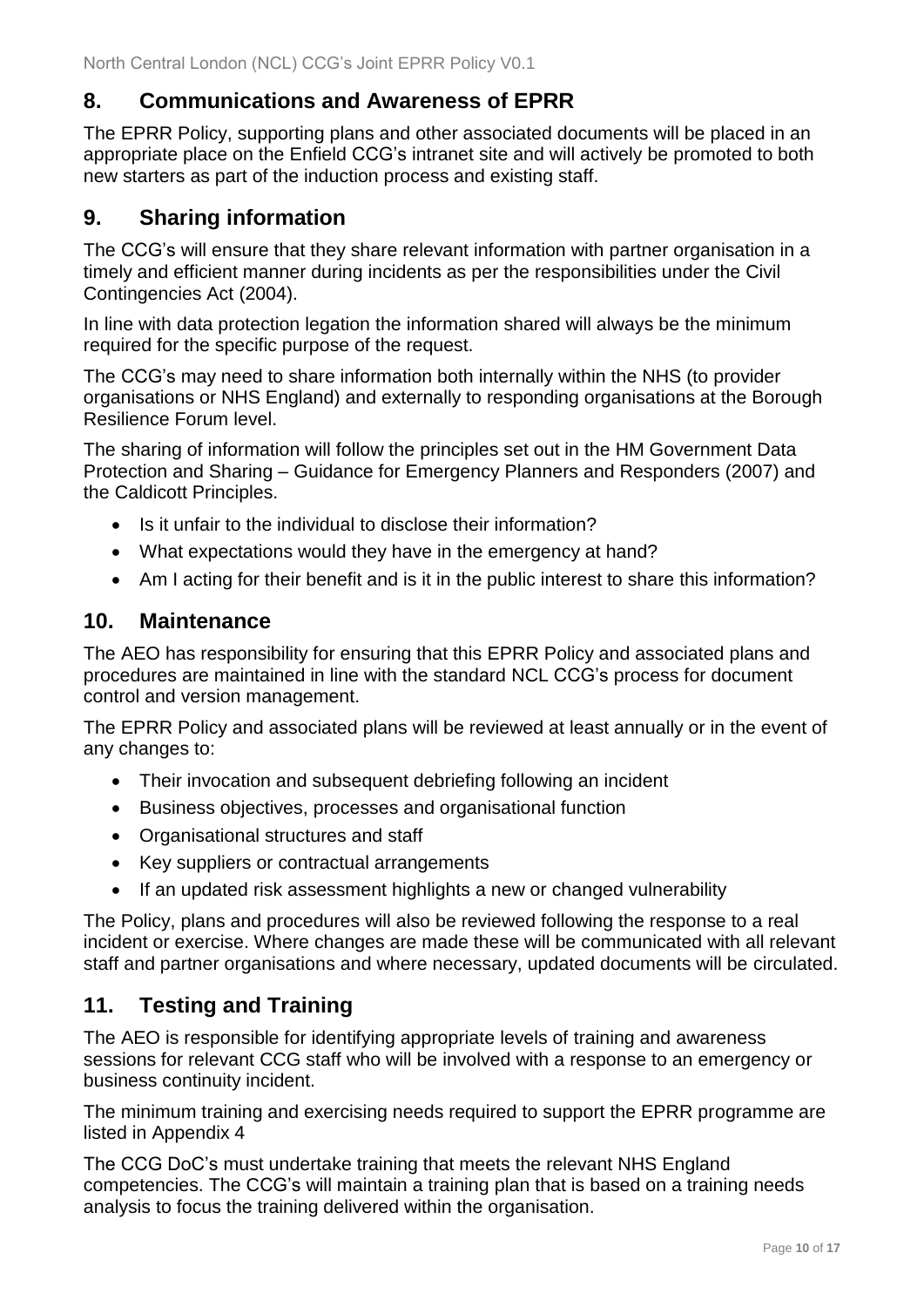The AEO will ensure that staff attend required training and that training records are maintained by the CCG's. DoC's will maintain individual training portfolios that demonstrate their competencies.

The CCG Plans and procedures will be tested on a regular basis, no less than annually or following significant changes to the organisation. Plans and procedures will be exercised in line with the requirements of the NHS England Emergency Preparedness Framework (2015) and will involve:

- A communications exercise every six months:
- A desktop exercise once a year
- A major live exercise every three years

The responsibility to exercise plans can be discharged through participation in multi – agency exercises. If a CCG activates its business continuity plan in response to a live incident this replaces the need to run an exercise, providing lessons are identified and logged and an action plan developed.

Following an incident, the CCGs must ensure that all lessons identified and actions taken are reflected in a review of appropriate business continuity and EPRR response plans and procedures.

A full CCG training needs analysis can be found in Appendix 4

## <span id="page-10-0"></span>**12. Continuous Organisational Development**

As part of its commitment to continual development, the CCG's will undertake reviews of their response and procedures following major exercises or real incident response. Where appropriate this may take place as part of a multi-agency process.

The CCG's will maintain appropriate procedures for debriefing staff and identifying and acting on lessons, any lessons identified will be addressed through changes to EPRR policy, business continuity plan and procedures and or staff training.

The AEO will be responsible for ensuring that this process takes place and that appropriate actions are included in the EPRR work programme.

## <span id="page-10-1"></span>**13. Equality Impact Assessment**

The organisation aims to ensure that its policies meet the needs of its staff and customers and ensure they do not disadvantage any groups or individuals.

Equality Impact Assessments (EIA) or Equality Analysis provides a systematic way to ensure legal obligations are met and are a practical way of examining new and existing policies and practices to determine what effect they may have on equality for those affected by the outcomes.

The purpose of EIAs is to identify and address real or potential inequalities resulting from policy and practice development or service change. Through this process, an organisation gains a greater understanding of its functions and is more able to be an equitable employer and service provider. This policy has been viewed to have no impact on protected characteristics and does not require a full EIA to be carried out.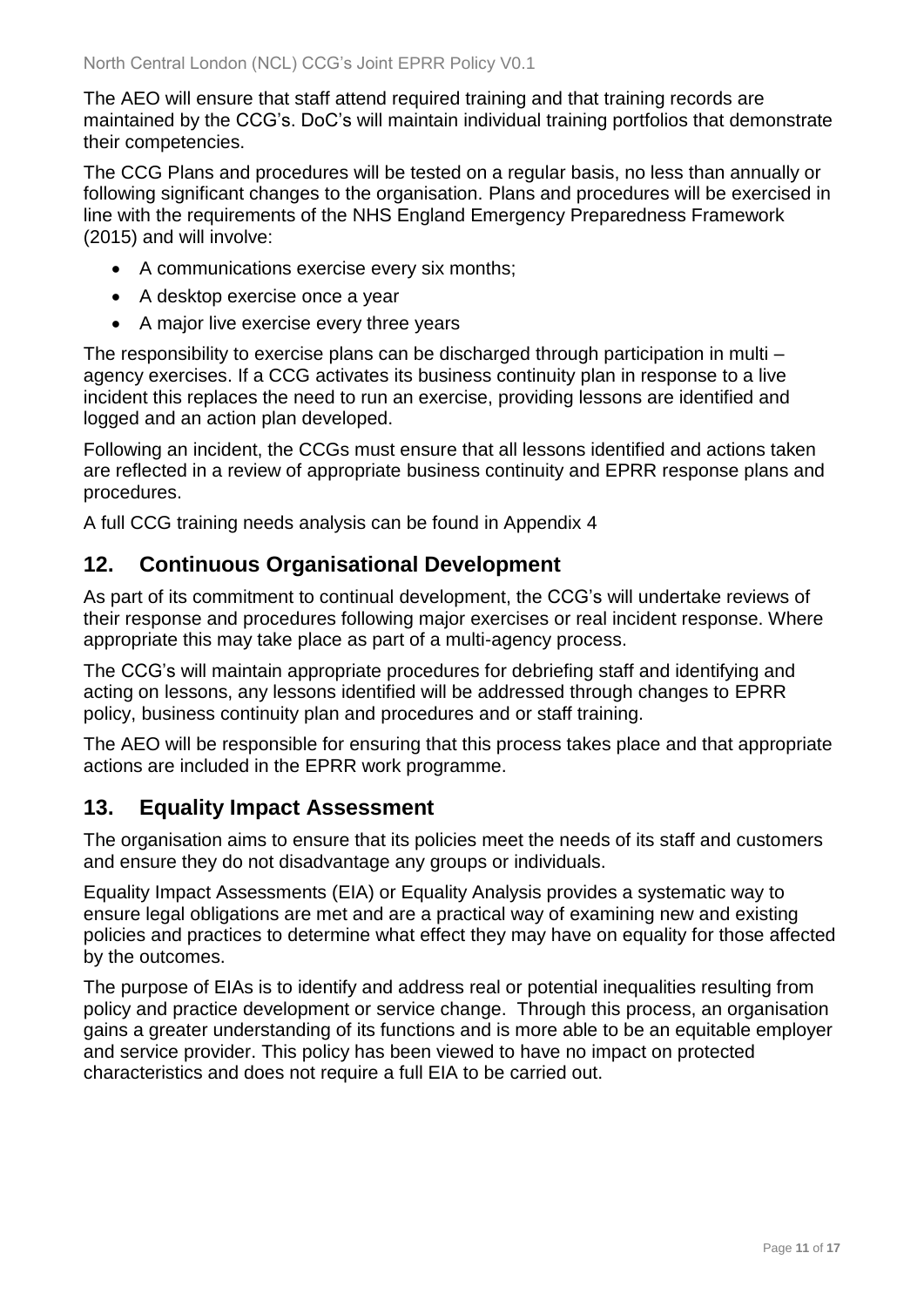## <span id="page-11-0"></span>**14. References**

- ISO 22301 Societal Security
- The Civil Contingencies Act 2004 (as amended)
- The Health and Social Care Act 2012
- NHSE Emergency Preparedness Framework (2015)
- NHS England Command and Control Framework for the NHS during significant incidents and emergencies (2013)
- NHS England Core Standards for Emergency Preparedness, Resilience and Response (EPRR)
- BSI PAS 2015 Framework for Health Services Resilience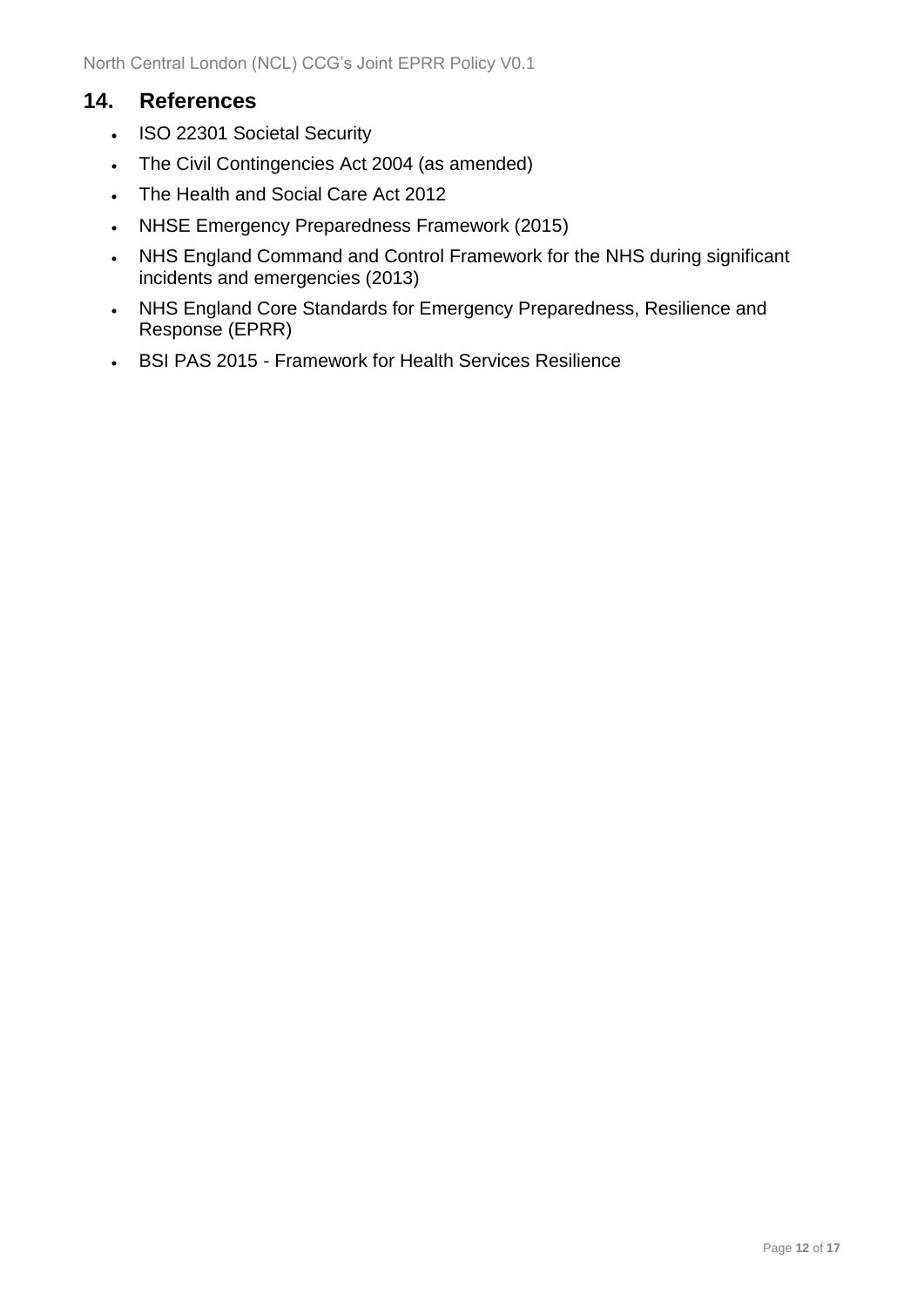#### <span id="page-12-0"></span>**Appendix 1 CCG EPRR Roles and Responsibilities**

As detailed in the NHS England Emergency Preparedness Framework 2015

#### **Planning and Prevention**

a. Co-operate and share relevant information with category one responders but they will be engaged in (LHRP) discussions where they will add value.

They must maintain robust business continuity plans for their own organisations.

b. Corporately, CCG's will support the NHSE in discharging its EPRR functions and duties locally, ensuring representation on the LHRP and engaging in health economy planning groups.

c. Include relevant EPRR elements (including business continuity planning) in contracts with provider organisations in order to:

- Ensure that resilience is "commissioned-in" as part of standard provider contracts and to reflect local risks identified through wider, multi-agency planning;
- Reflect the need for providers to respond to routine operational pressures, e.g. winter, failure of providers to continue to deliver high quality patient care, provider trust internal major incidents;
- Enable NHS-funded providers to participate fully in EPRR exercise and testing programmes as part of NHSEEPRR assurance processes.

d. Maintain performance levels, CCG's need to provide their commissioned providers with a route of escalation on a 24/7 basis. Conversely, the NHSE will need a conduit in which to mobilise relevant support provider arrangements during significant and widespread incidents (see Response below).

e. Develop, test and update their own business continuity plans to ensure they are able to maintain business resilience during any disruptive event or incident.

#### **Escalation**

f. Ensure robust escalation procedures are in place such that if an NHS funded provider has a problem (rather than an immediate emergency or significant incident), the locally agreed route for escalation (whether out of hours or during normal business hours) is available via the CCG's. This will require CCG's to establish their own 24/7 on-call arrangements, this may include working in collaboration with other local CCG's to provide cost effective robust arrangements.

#### **Response**

g. As category two responders under the CCA, CCG's must respond to reasonable requests to assist and co-operate.

h. Support the NHSE Area Team should any emergency require wider NHS resources to be mobilised. CCG's must have a mechanism in place to support NHS Area Teams to effectively mobilise and coordinate all applicable providers that support primary care services should the need arise.

i. Maintain service delivery across their local health economy to prevent business as usual pressures and minor incidents within individual providers from becoming significant or major incidents. This could include the management of commissioned providers to effectively coordinate increases in activity across their health economy, which may include support with surge in emergency pressures. CCG's need a process that enables them to escalate incidents to the NHSE area team as applicable.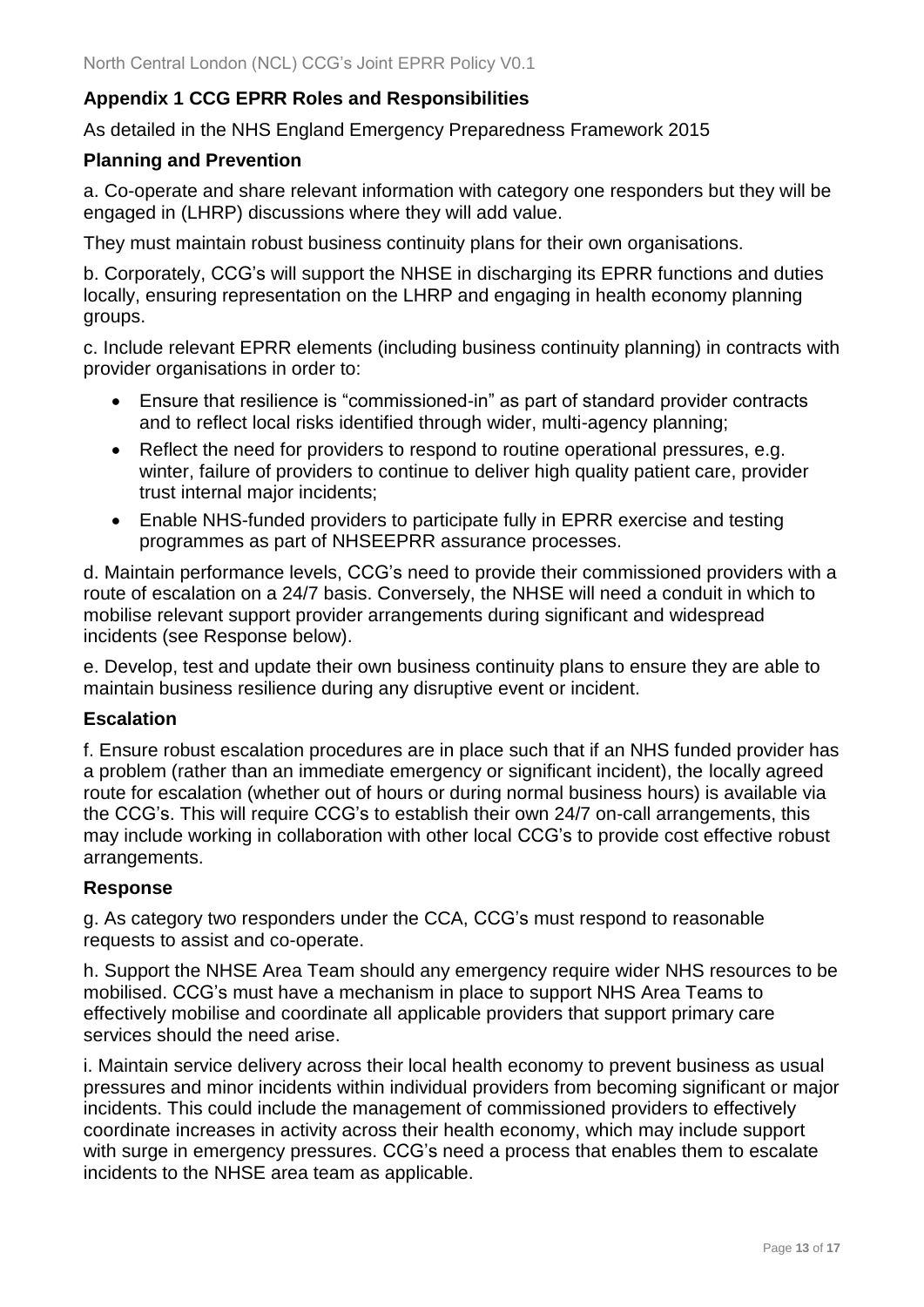j. Some, but not all, CCG's may become more involved in the provision of emergency response through their respective DoC surge systems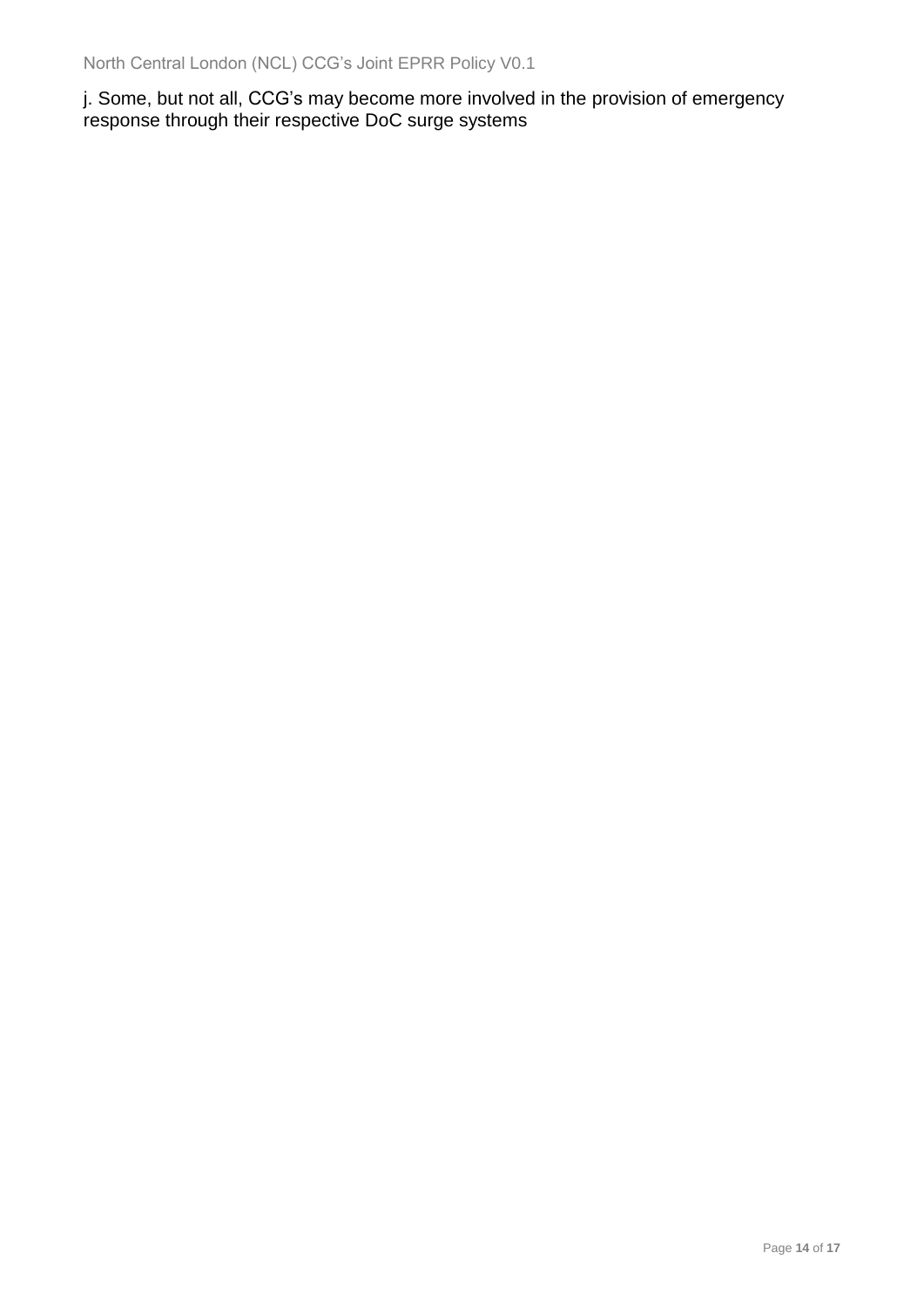## <span id="page-14-0"></span>**Appendix 2 The Accountable Emergency Officer**

Responsibilities as defined by NHS England

- Ensuring contracts with providers incorporate requirements to have emergency preparedness, response and business continuity arrangements in place.
- Attending meetings of the local Borough Resilience Forum to share plans and ensure health response is integrated into multi-agency plans in its role as a commissioner.
- Ensuring business continuity plans are in place to manage the impact of any incident on its own services.
- Ensuring that the providers it commissions have a robust point of escalation (24/7/365) in the event of any failure or potential failure of a service.
- Have in place a system to manage surge capacity issues as they arise and which will integrate with London wide surge capacity systems.
- Ensuring that the system above is well communicated to providers, NHS England (London) and other significant agencies.
- Ensuring the CCG participates in training and exercises to ensure plans are robust and integrated.

## <span id="page-14-1"></span>**Appendix 3 The Emergency Planning Liaison Officer (EPLO)**

Responsibilities defined by NHS England

- Ensure that the organisation meets its statutory obligations under the CCA and complies with all relevant EPRR guidance for the NHS, including non-statutory guidance that accompanies the CCA and for business continuity and resilience preparedness
- Develop and deliver the organisation's emergency preparedness and resilience function, improve standards of such preparedness across the organisation and provide leadership on specialist emergency preparedness and resilience issues
- Ensure that EPRR corporate responsibilities are met and provide assurance to the organisation's Senior Management Team and the Governing Body that it complies with relevant legislation and guidance (as summarised by the NHS England core standards for EPRR)
- Developing and contributing to professional relationships within the organisation, with other commissioners and NHS funded organisations and multi-agency partners that facilitate the continual development of EPRR arrangements
- Lead the development and implementation of EPRR delivery plans
- Ensure appropriate representation at local health resilience partnerships (LHRPs), the local Islington Borough Resilience Forum (BRF) and any associated sub-groups and work streams
- Coordinate emergency preparedness and training exercises for the organisation and with resilience partners
- Work with communications staff to ensure an appropriate communications and media response by the NHS to significant events and emergencies.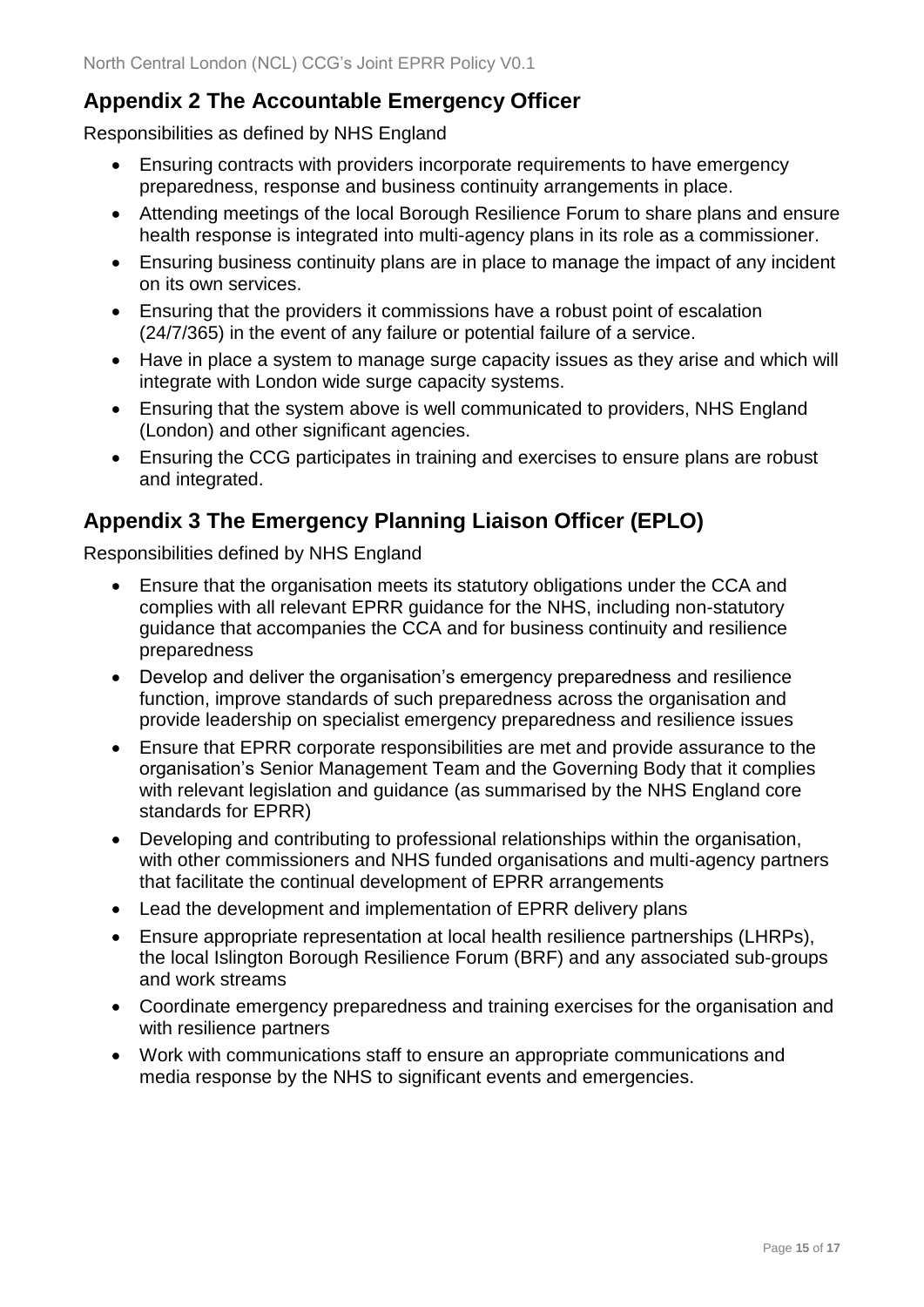# <span id="page-15-0"></span>**Appendix 4 NCL CCG's Training Needs Analysis**

| Required by who?                                                                                                                   | <b>Training Requirement</b>                                                                                                                                                                                                                                                                                                                                                                                                                                                                                                                                                                | How provided                                                                                                                                                                                                                                                                                                   |  |
|------------------------------------------------------------------------------------------------------------------------------------|--------------------------------------------------------------------------------------------------------------------------------------------------------------------------------------------------------------------------------------------------------------------------------------------------------------------------------------------------------------------------------------------------------------------------------------------------------------------------------------------------------------------------------------------------------------------------------------------|----------------------------------------------------------------------------------------------------------------------------------------------------------------------------------------------------------------------------------------------------------------------------------------------------------------|--|
| <b>Members of NCL</b><br><b>CCG's Senior</b><br><b>Management Team</b>                                                             | BCM awareness – policy and plans<br>$\bullet$<br>in place<br>BCM awareness – roles and<br>$\bullet$<br>responsibilities<br>Awareness of the impact that a BC,<br>$\bullet$<br>Critical and/or major incident would<br>have upon the daily business of the<br>CCG's<br>Activation of the BCM plan<br>٠<br>Role of the Incident Director<br>$\bullet$<br>Role of the business continuity<br>$\bullet$<br>Incident Response Team<br>Interaction with NHS England via<br>$\bullet$<br>NHS01<br>Recovery planning and processes<br>$\bullet$<br>Logging<br>$\bullet$<br>Debriefing<br>$\bullet$ | <b>EPRR Policy</b><br>$\bullet$<br>business continuity<br>Plan<br><b>Annual Strategic BC</b><br>$\bullet$<br>training session<br>Annual strategic BC<br>$\bullet$<br>Exercise<br><b>CCG Call Cascade</b><br>$\bullet$<br><b>Exercise</b><br><b>NCL DoC Pack</b><br>$\bullet$<br>Frequency: Annual<br>$\bullet$ |  |
| business continuity<br><b>Liaison Officers and</b><br>the business<br>continuity Incident<br><b>Support Team</b><br>(Support Role) | BCM awareness – policy and plans<br>$\bullet$<br>in place<br>BCM awareness - roles and<br>$\bullet$<br>responsibilities<br>Awareness of the impact that a BC,<br>$\bullet$<br>Critical and/or major incident would<br>have upon the daily business of the<br>CCG's<br>Activation of the BCM plan<br>Role of the business continuity<br>$\bullet$<br>Incident Response Team<br>Logging<br>$\bullet$<br>Minute taking<br>Debriefing<br>$\bullet$                                                                                                                                             | business continuity<br>$\bullet$<br>Policy<br>business continuity<br>$\bullet$<br>Plan<br><b>Annual Strategic BC</b><br>$\bullet$<br>training session<br>Annual strategic BC<br><b>Exercise</b><br><b>CCG Call Cascade</b><br><b>Exercise</b><br>Frequency: Annual                                             |  |
| All staff                                                                                                                          | BCM awareness – policy and plans<br>in place<br>Awareness of the impact that a BC,<br>$\bullet$<br>Critical and/or major incident could<br>have upon the daily business of the<br>CSU<br>Activation of the BCM plan and their<br>role within it                                                                                                                                                                                                                                                                                                                                            | Policy and plans on<br>$\bullet$<br>internal intranet<br><b>BC Staff Awareness</b><br>$\bullet$<br>Session<br>Frequency: Annual                                                                                                                                                                                |  |